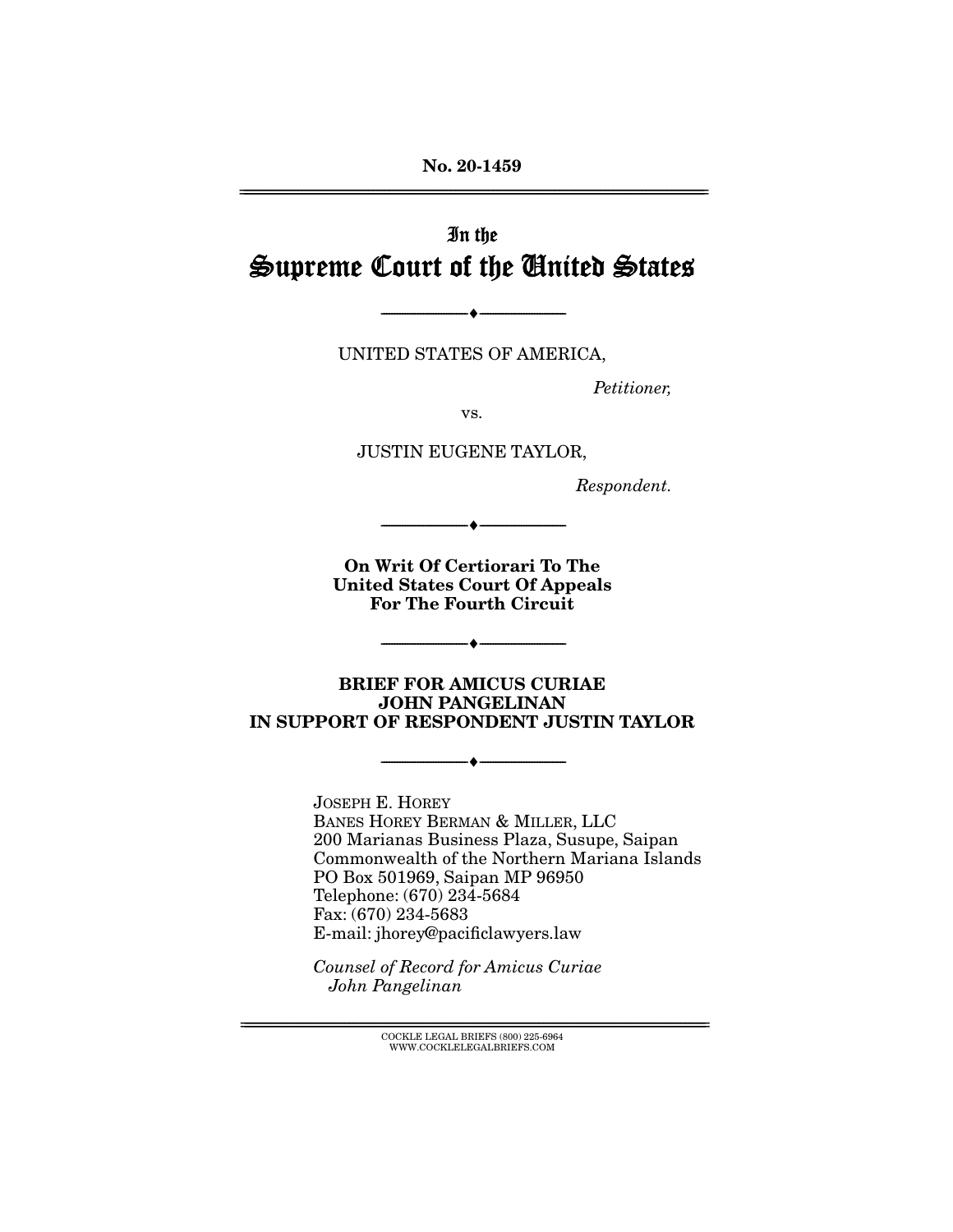## TABLE OF CONTENTS

|                                                                                                                         | Page                        |
|-------------------------------------------------------------------------------------------------------------------------|-----------------------------|
|                                                                                                                         |                             |
| SUMMARY OF ARGUMENT                                                                                                     |                             |
|                                                                                                                         | 2                           |
| L.                                                                                                                      | $\mathcal{D}_{\mathcal{L}}$ |
| II. Hobbs Act Robbery Attempt Can Be Com-<br>mitted by Attempted Robbery by Threat,<br>Which Is Not a Crime of Violence | 5                           |
| III. Hobbs Act Robbery Attempt Does Not Have<br>as an Element the Actual, Attempted or                                  |                             |
|                                                                                                                         | 11                          |
|                                                                                                                         |                             |

i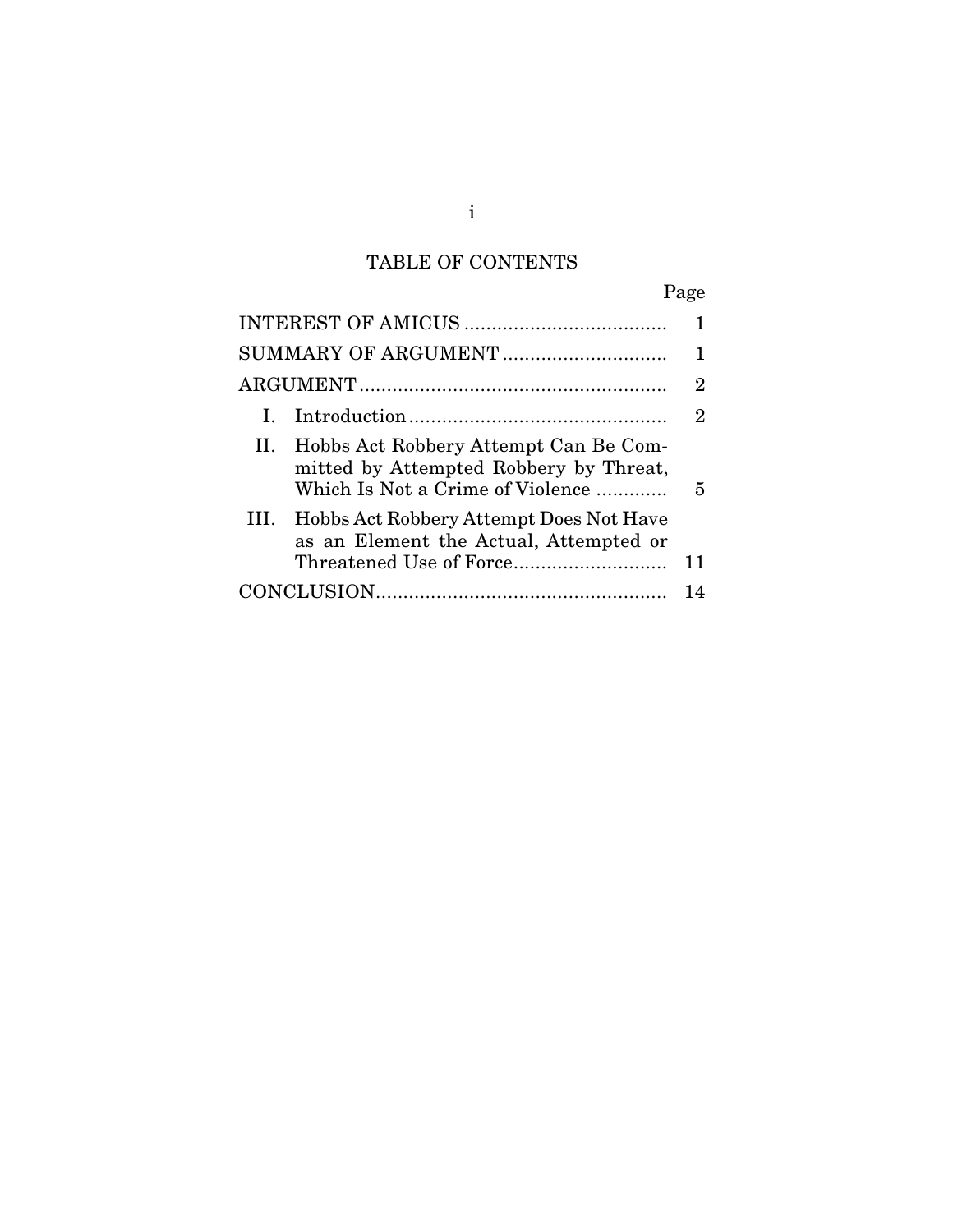## TABLE OF AUTHORITIES

Page

## **CASES**

| FNU LNU v. United States, 2020 WL 5237798          |
|----------------------------------------------------|
| Johnson v. United States, 559 U.S. 133 (2010)6, 16 |
| Lofton v. United States, 2020 WL 362348            |
| Pangelinan v. United States, 2020 WL 1858403       |
| Starks v. United States, 516 F. Supp. 3d 762       |
| United States v. Aponte, 2019 WL 3302378           |
| United States v. Cheese, 2020 WL 705217            |
| United States v. Cordero, 166 F.3d 334 (4th Cir.   |
| United States v. Culbert, 2020 WL 1849692          |
| United States v. Davis, __ U.S. __, 139 S. Ct.     |
| United States v. Dominguez, 954 F.3d 1251 (9th     |
| United States v. Gonzalez, 441 Fed. Appx. 31       |
| United States v. Halliday, 511 F. Supp. 3d 205     |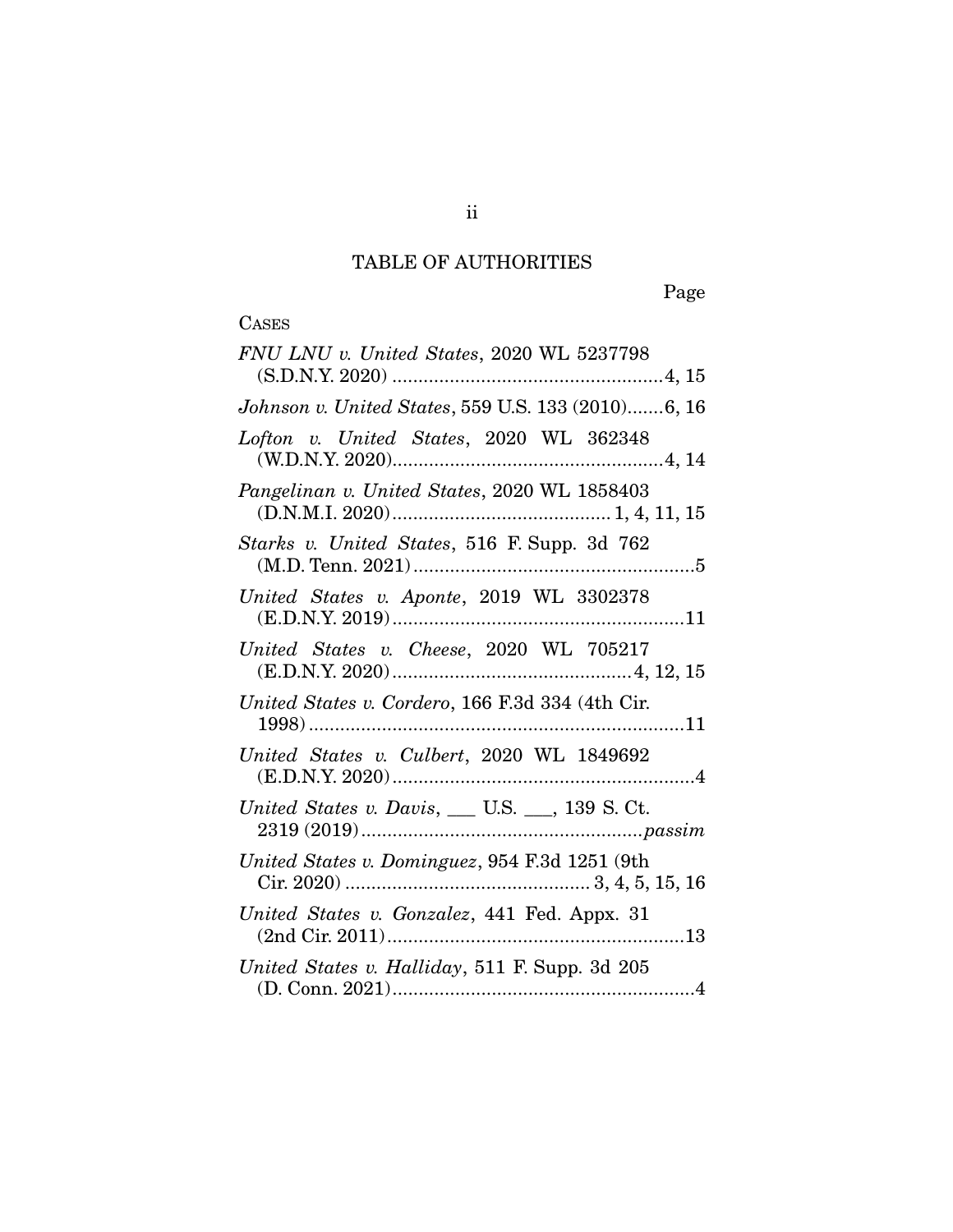## TABLE OF AUTHORITIES – Continued

| United States v. Hill, 877 F.3d 717 (7th Cir.                     |
|-------------------------------------------------------------------|
| United States v. Ingram, 947 F.3d 1021 (7th Cir.                  |
| United States v. Jackson, 560 F.2d 112 (2nd Cir.                  |
| United States v. Moore, 921 F.2d 207 (9th Cir.                    |
| United States v. Muratovic, 719 F.3d 809 (7th                     |
| United States v. Pangelinan, No. 20-15783 (9th                    |
| United States v. Paris, 578 Fed. Appx. 146 (3rd                   |
| United States v. Resendiz-Ponce, 549 U.S. 102<br>$(2007)\dots 11$ |
| United States v. Snell, 627 F.2d 186 (9th Cir.                    |
| United States v. St. Hubert, 909 F.3d 335 (11th                   |
| United States v. St. Hubert, 918 F.3d 1174 (11th                  |
| United States v. Stallworth, 543 F.2d 1038 (2nd                   |
| United States v. Still, 850 F.2d 607 (9th Cir.                    |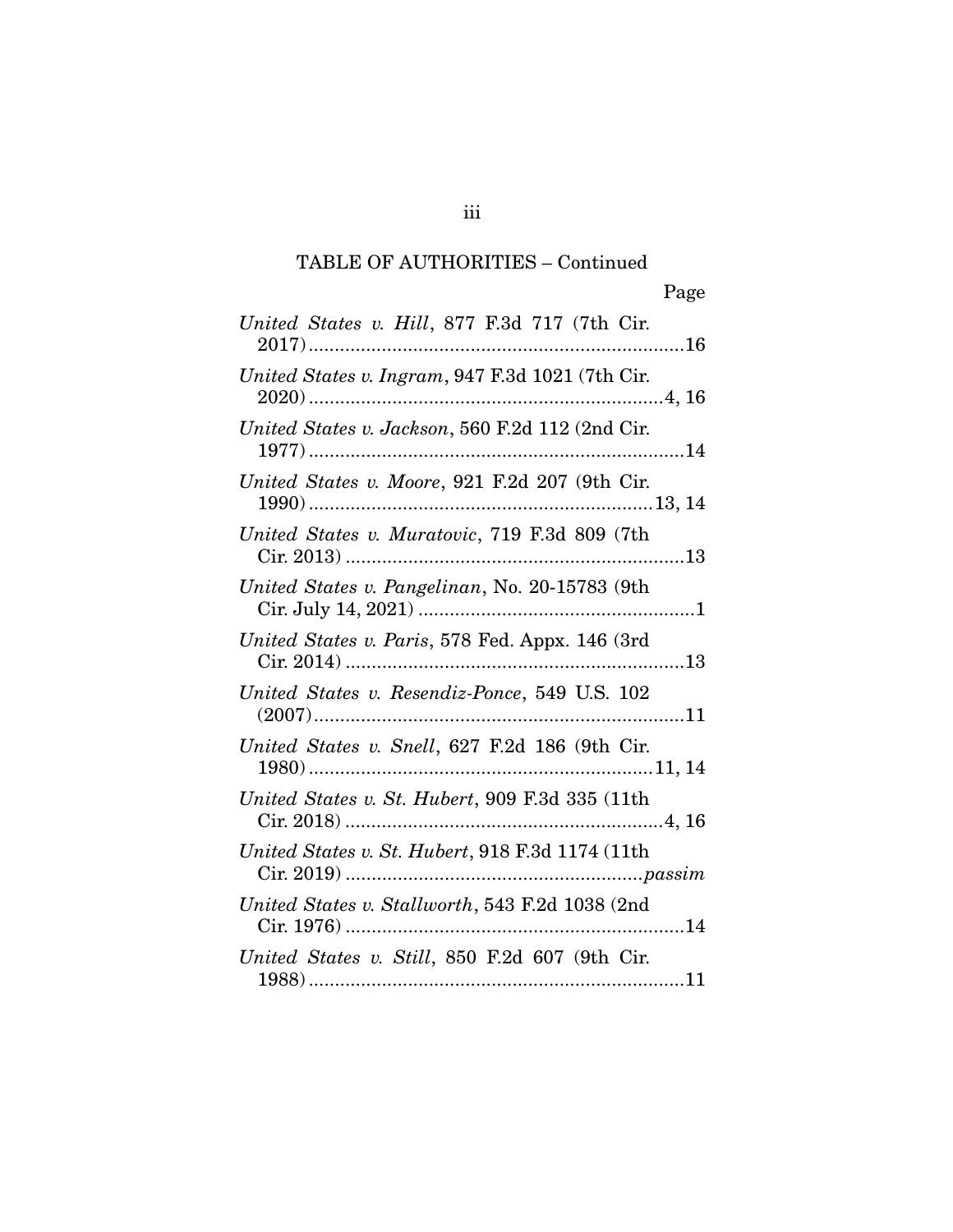## TABLE OF AUTHORITIES – Continued

| United States v. Taylor, 979 F.3d 203 (4th Cir. |  |
|-------------------------------------------------|--|
| United States v. Tucker, 2020 WL 93951          |  |
| United States v. Walker, 990 F.3d 316 (3rd Cir. |  |
| United States v. Wrobel, 841 F.3d 450 (7th Cir. |  |

### **STATUTES**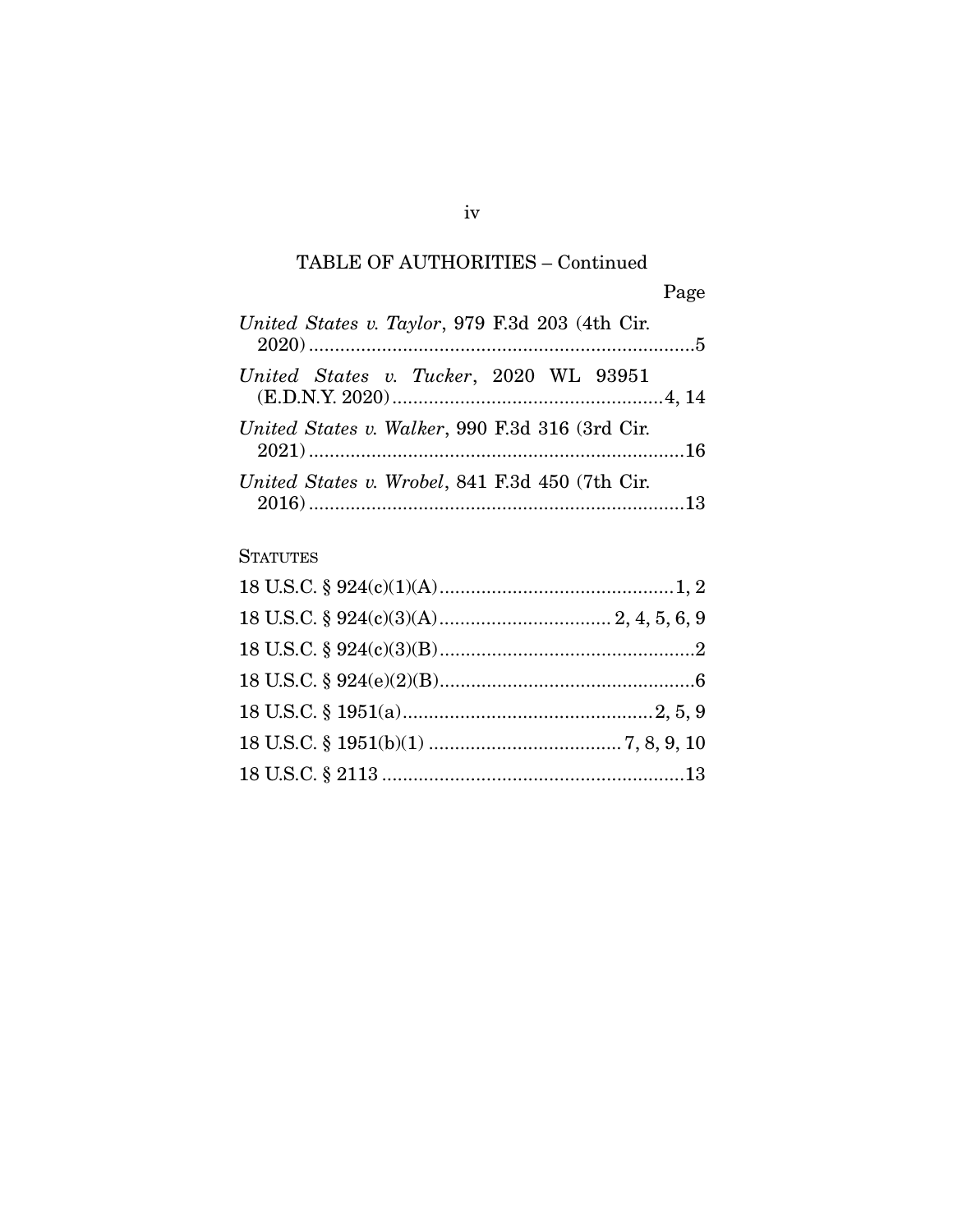#### **INTEREST OF AMICUS**<sup>1</sup>

Amicus John Pangelinan has completed his sentence in federal prison for Hobbs Act robbery attempt (and/or conspiracy), but remains incarcerated there due to the Ninth Circuit's view that Hobbs Act robbery attempt is a "crime of violence" justifying an additional sentence. See generally Pangelinan v. United States, 2020 WL 1858403 (D.N.M.I. 2020). His appeal, contending that it is not, is stayed pending the outcome of this case.<sup>2</sup>

#### **SUMMARY OF ARGUMENT**

 $\overbrace{\hspace{2.5cm}}^{\bullet}$   $\overbrace{\hspace{2.5cm}}^{\bullet}$ 

 Hobbs Act robbery attempt is not a "crime of violence" under 18 U.S.C.  $\S 924(c)(1)(A)$ , because, as explained further herein, it can be committed by attempted robbery by threat, and various other similar ways, which do not entail physical force, and because, in any event, it does not have as an element the actual, attempted or threatened use of force.

--------------------------------- ♦ ---------------------------------

<sup>&</sup>lt;sup>1</sup> Written consent to the filing of this *amicus* brief has been provided by counsel of record for each party.

No counsel for any party authored this brief in whole or in part. No party, counsel for any party, or any other person, other than the amicus curiae or his counsel, made any monetary contribution intended to fund the preparation or submission of this brief.

 $2$  See United States v. Pangelinan, No. 20-15783, Dkt. 29 (9th Cir. July 14, 2021) ("Submission of this case is deferred pending the decision of the United States Supreme Court in United States v. Taylor, No. 20-1459.").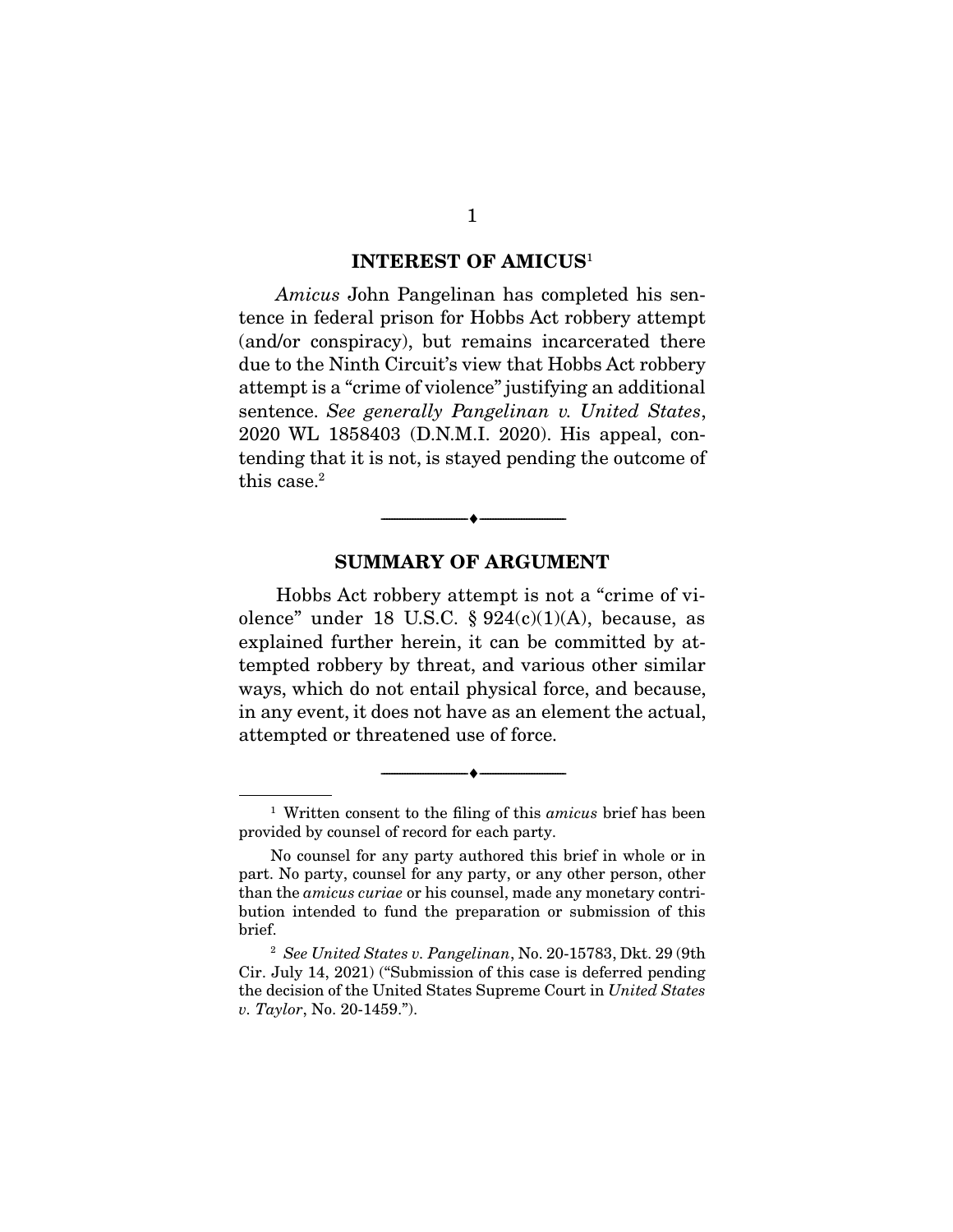#### **ARGUMENT**

#### **I. Introduction**

 If one uses, or even carries, a firearm while committing a "crime of violence," an additional term of up to ten vears in prison is authorized by statute.<sup>3</sup> The issue now before the Court is whether attempted robbery, in violation of the Hobbs Act.<sup>4</sup> falls within the statutory definition of a "crime of violence" for these purposes.5 This issue has taken on a new importance since a broad definition of the term  $-$  subparagraph  $(B)$ of the statute defining it – was struck down as unconstitutionally vague in United States v. Davis,  $\quad$  U.S. \_\_\_, 139 S. Ct. 2319 (2019), leaving only the narrower subparagraph  $(A)$ .<sup>6</sup>

<sup>&</sup>lt;sup>3</sup> 18 U.S.C. § 924(c)(1)(A) ("[A]ny person who, during and in relation to any *crime of violence* . . . for which the person may be prosecuted in a court of the United States, uses or carries a firearm, or who, in furtherance of any such crime, possesses a firearm, shall, in addition to the punishment provided for such crime of violence . . . be sentenced to a term of imprisonment") (emphasis added).

<sup>&</sup>lt;sup>4</sup> 18 U.S.C. § 1951(a) ("Whoever  $\dots$  obstructs, delays, or affects commerce . . . by robbery . . . or attempts or conspires so to  $do \ldots$  shall be fined under this title or imprisoned not more than twenty years, or both.") (emphasis added).

 $5$  For the remaining statutory definition, post-Davis, see 18 U.S.C. § 924(c)(3)(A) ("[T]he term 'crime of violence' means an offense that is a felony and has as an element the use, attempted use, or threatened use of physical force against the person or property of another[.]") (emphasis added).

 $6$  For the former second part of the statutory definition, as it existed pre-Davis, see 18 U.S.C. § 924(c)(3)(B) ("[T]he term 'crime of violence' means an offense that is a felony and . . . that by its nature, involves a substantial risk that physical force against the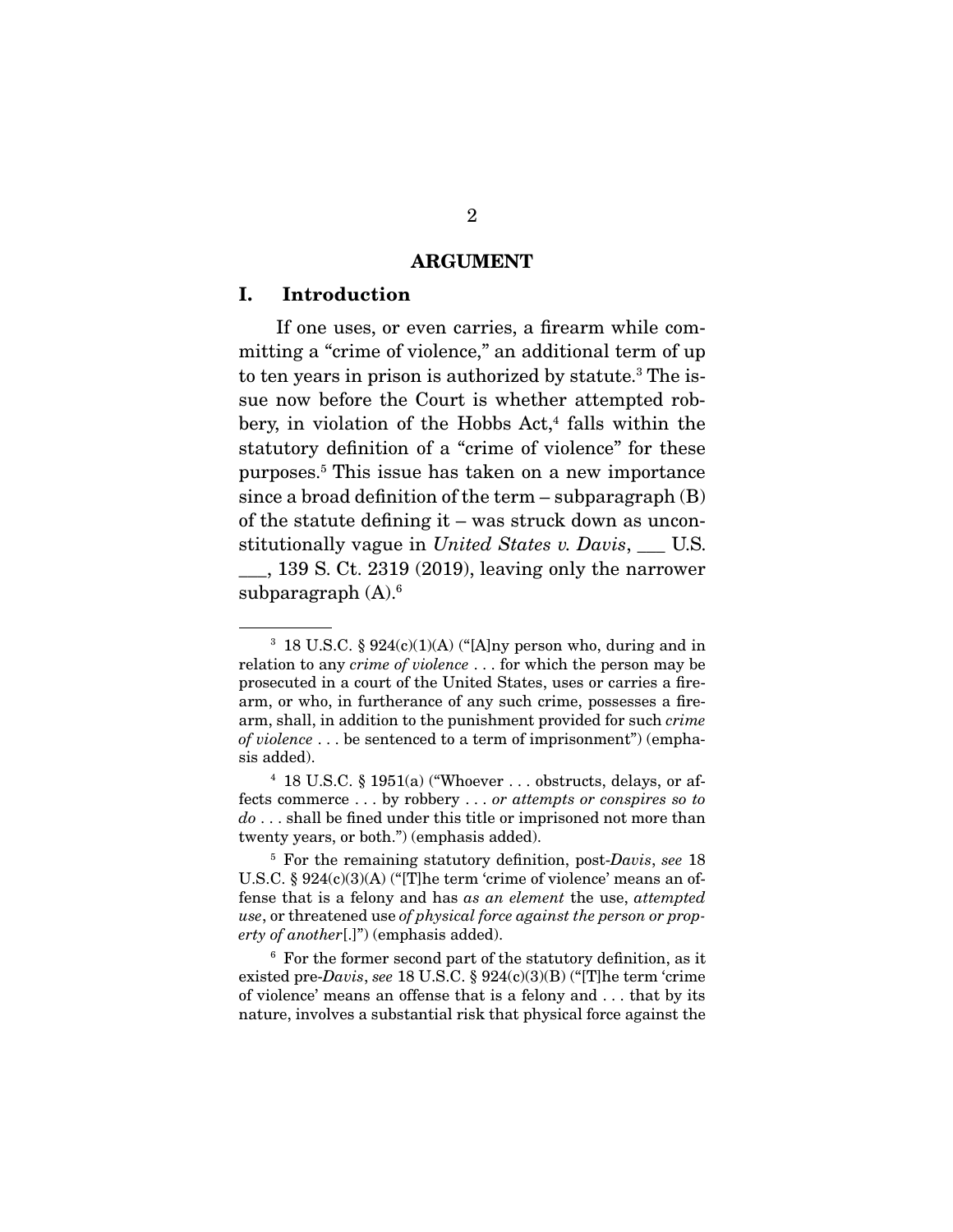Before *Davis*, there had been little cause for concern whether Hobbs Act robbery attempt fell within the narrower definition in subparagraph (A), because it had pretty clearly fallen within the broad definition of subparagraph (B), and thus within the term "crime of violence" as used elsewhere in the statute. Now, however, post-Davis, the narrower definition in subparagraph (A) is the only operative definition of the term. The question whether Hobbs Act robbery attempt falls within that definition is therefore now entirely determinative of whether such an attempt constitute a "crime of violence."

 The question has split the circuit courts, panels within the circuit courts, and the district courts. Amicus writes separately to draw the Court's attention to those post-Davis cases on the correct side of the split. In addition to the Fourth Circuit in this case, dissenting judges in the Ninth and Eleventh Circuits, as well as several district courts, have found that Hobbs Act robbery attempt is not a statutory "crime of violence" as now defined in subparagraph (A). For example, Judge Ramona Mangloña, of the District Court for the Northern Mariana Islands, would have held that Hobbs Act robbery attempt was not a "crime of violence" as defined in subsection (A), but was constrained to hold the contrary by the binding authority of the Ninth Circuit's decision in United States v. Dominguez, 954 F.3d 1251 (9th Cir. 2020), issued just shortly beforehand, over a cogent dissent by

person or property of another may be used in the course of committing the offense.").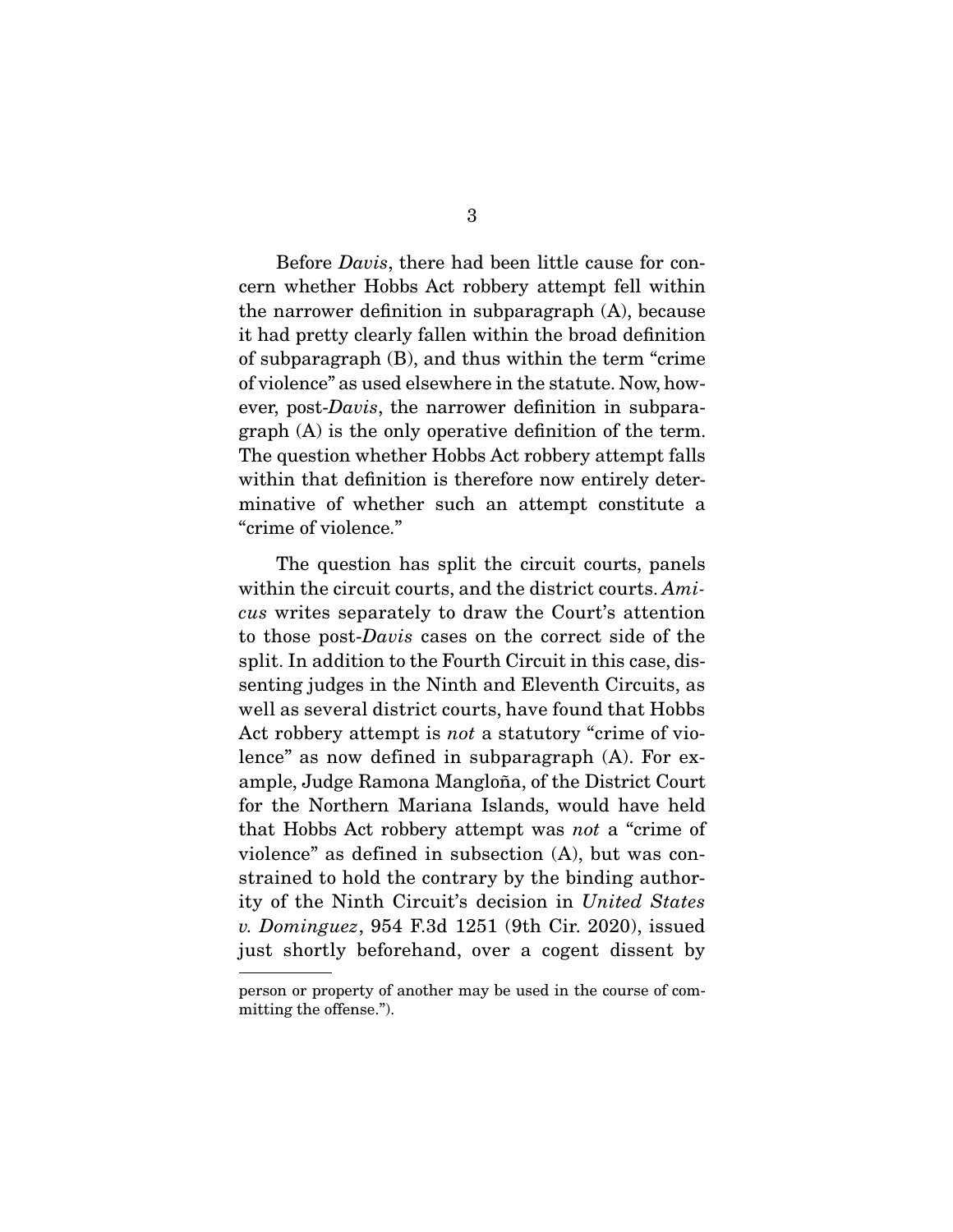Judge Jacqueline Nguyen.<sup>7</sup> The *Dominguez* court followed the Seventh Circuit in United States v. Ingram, 947 F.3d 1021 (7th Cir. 2020), and the Eleventh Circuit in United States v. St. Hubert, 909 F.3d 335 (11th Cir. 2018), the latter of which had reached its result over another cogent dissent by Judge Jill Pryor, joined by Judges Wilson and Martin.<sup>8</sup> Numerous other district courts that have considered the issue have also reached concluded that Hobbs Act robbery attempt is not a "crime of violence."9

<sup>7</sup> See Pangelinan v. United States, 2020 WL 1858403 (D.N.M.I. 2020). See also Dominguez, supra, 954 F.3d at 1262 (Nguyen, J., dissenting in part).

 $8$  See United States v. St. Hubert, 918 F.3d 1174, 1211 (11th Cir. 2019) (Pryor, J., dissenting from denial of rehearing en banc).

 $9$  See, e.g., United States v. Culbert, 2020 WL 1849692 at  $*1$ (E.D.N.Y. 2020) ("The narrow question put to the Court is whether *attempted* Hobbs Act robbery is . . . a crime of violence. It is not.") (emphasis in original); United States v. Cheese, 2020 WL 705217 at \*4 (E.D.N.Y. 2020) (under Davis, "inchoate crimes – such as [Hobbs Act] conspiracy or attempt – cannot be crimes of violence under the Elements Clause because they do not require as an element of the offense the use, attempted use, or threatened used of force"); Lofton v. United States, 2020 WL 362348 at  $*9$ (W.D.N.Y. 2020) ("Because attempted Hobbs Act robbery does not categorically entail the use, threatened use, or attempted use of force, [it] is not a crime of a violence under  $\S 924(c)(3)(A)[.]$ "); United States v. Tucker, 2020 WL 93951 at \*6 (E.D.N.Y. 2020) ("[G]iven the broad spectrum of attempt liability, the elements of attempt to commit [Hobbs Act] robbery could clearly be met without any use, attempted use, or threatened use of violence.") (internal quotation marks omitted); FNU LNU v. United States, 2020 WL 5237798 at \*7 (S.D.N.Y. 2020) ("[T]he Court finds that attempted Hobbs Act robbery . . . is not a 'crime of violence' within the meaning of the Elements Clause."); United States v. Halliday, 511 F. Supp. 3d 205, 207 (D. Conn. 2021) ("[M]y conclusion is that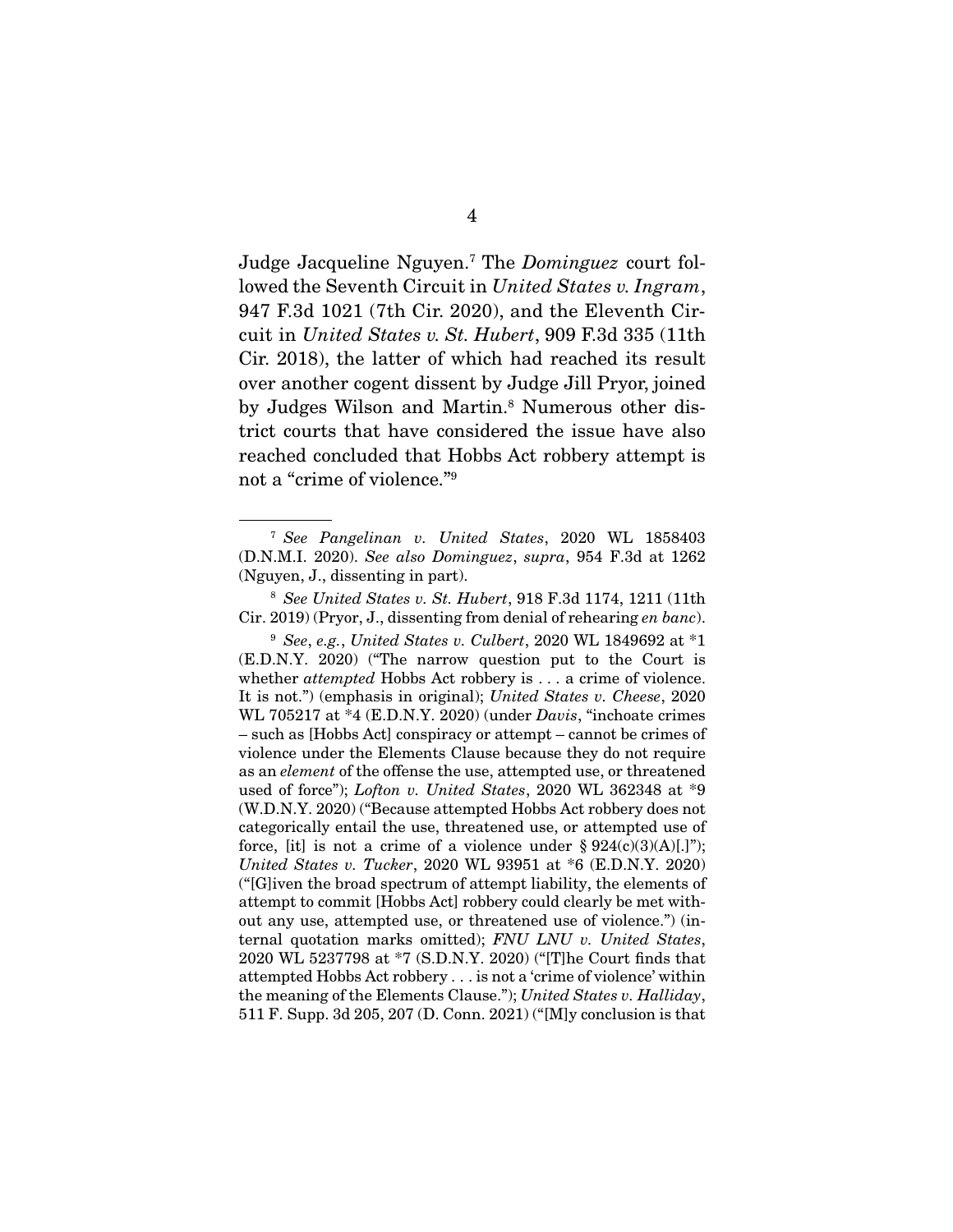In this case for the first time, a circuit court majority has also reached the same conclusion. See United States v. Taylor, 979 F.3d 203, 208 (4th Cir. 2020). The conclusion is correct and should be upheld. This Court should adopt the reasoning of the Fourth Circuit in this case, as well as the dissenting opinions of Judge Nguyen in Dominguez and Judge Pryor in St. Hubert, Judge Mangloña in Amicus' case, and the other district courts that have so concluded.

### **II. Hobbs Act Robbery Attempt Can Be Committed by Attempted Robbery by Threat, Which Is Not a Crime of Violence.**

 The reason that the courts and judges finding attempted Hobbs Act robbery not to be a "crime of violence" have the better of the argument boils down to one thing – the categorical approach, which must be used in resolving the question of whether any given offense is a "crime of violence." See, e.g., Davis, supra, 139 S. Ct. at 2328 ("[T]he statutory text [of  $\S 924(c)(3)$ ] commands the categorical approach").

 The categorical approach to the question of whether Hobbs Act robbery attempt, as defined by 18 U.S.C.  $\S$  1951(a), constitutes a "crime of violence," as defined by 18 U.S.C. §  $924(c)(3)(A)$ , requires a perfect

an attempted Hobbs Act robbery is not a federal crime of violence."); Starks v. United States, 516 F. Supp. 3d 762, 773–74 (M.D. Tenn. 2021) ("[T]he Court has studied the matter and concludes . . . that attempted Hobbs Act robbery is not categorically a crime of violence.").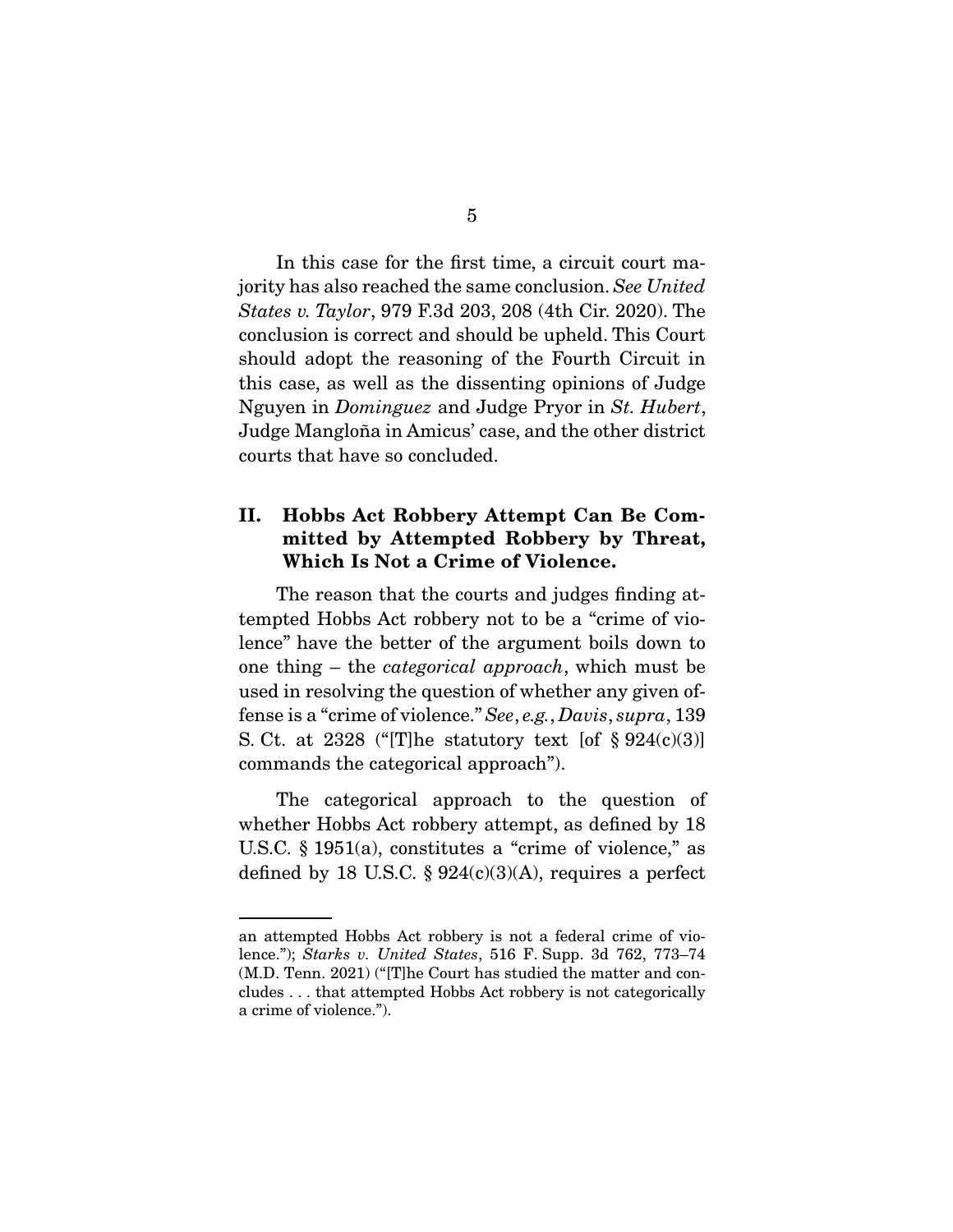congruence between the two offenses, such that all acts susceptible to prosecution as Hobbs Act robbery attempt will necessarily also fall within the statutory definition of a "crime of violence." The offenses do not line up with this kind of perfect congruence, because, for an attempt crime to be a "crime of violence," it must have, as an element, the "attempted use . . . of physical force against the person or property of another." 18 U.S.C.  $\S 924(c)(3)(A).$ <sup>10</sup> Such force is not a necessary element of Hobbs Act robbery attempt. That offense can be committed without attempting to use such force.

 This is true, for one reason, because the Hobbes Act defines "robbery" expansively as follows:

the unlawful taking or obtaining of personal property from the person or in the presence of another, against his will, by means of actual or threatened force, or violence, or fear of injury, immediate or future, to his person or property, or property in his custody or possession, or the person or property of a relative or member of his family or of anyone in his company at the time of the taking or obtaining.

<sup>&</sup>lt;sup>10</sup> "Physical force" has been construed in an analogous statute as meaning force that is "capable of causing physical pain or injury to another person." Johnson v. United States, 559 U.S. 133, 140 (2010) (construing 18 U.S.C. § 924(e)(2)(B) ("the use, attempted use, or threatened use of physical force against the person of another")).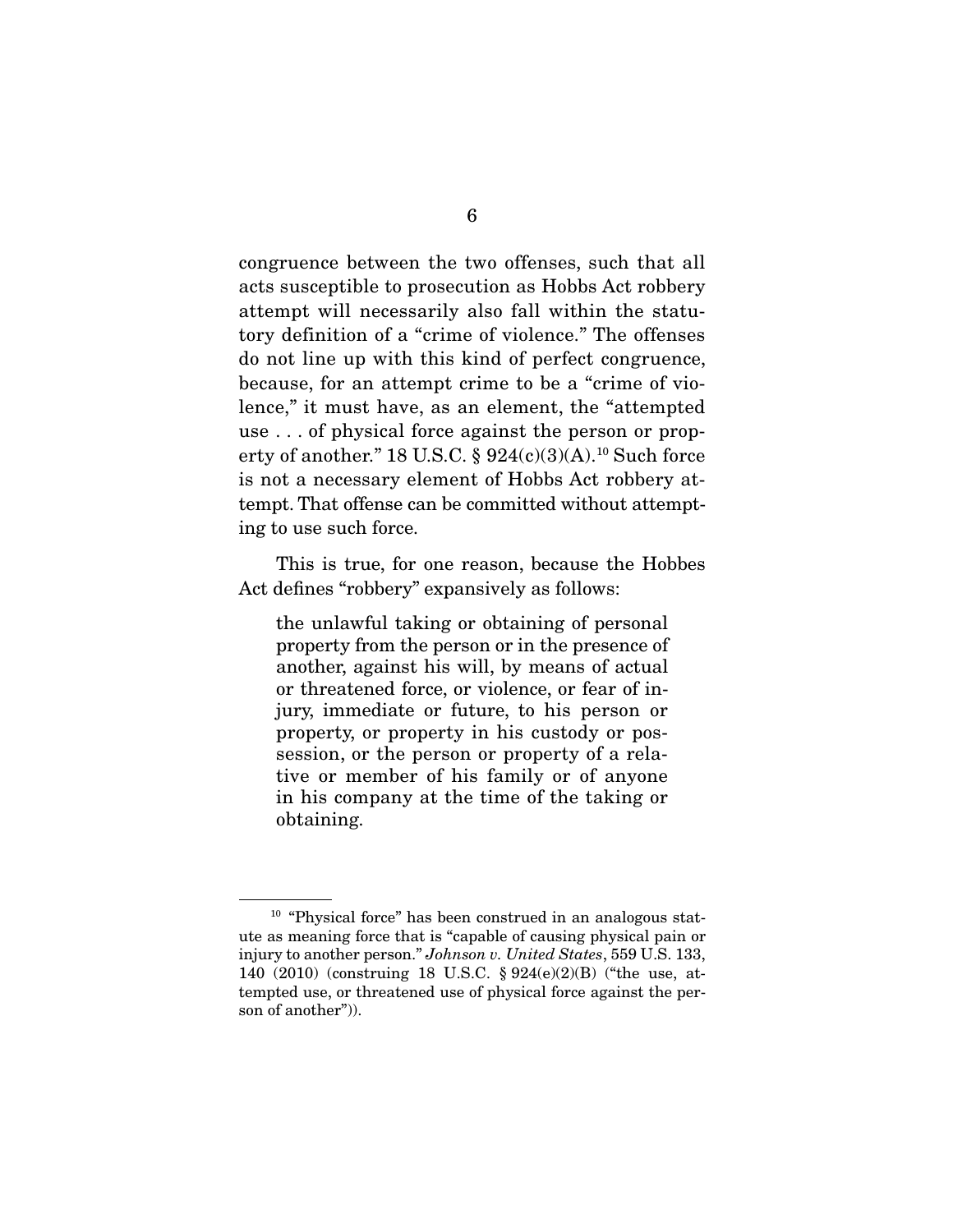18 U.S.C. § 1951(b)(1). Based on this statutory language, Hobbs Act robbery attempt can be committed in at least twenty-three different ways:

- 1. attempt to use actual force
- 2. attempt to use threatened force
- 3. attempt to use violence
- 4. attempt to use fear of immediate injury to the victim's person
- 5. attempt to use fear of future injury to the victim's person
- 6. attempt to use fear of immediate injury to the victim's property
- 7. attempt to use fear of future injury to the victim's property
- 8. attempt to use fear of immediate injury to property in the victim's custody
- 9. attempt to use fear of future injury to property in the victim's custody
- 10. attempt to use fear of immediate injury to property in the victim's possession
- 11. attempt to use fear of future injury to property in the victim's possession
- 12. attempt to use fear of immediate injury to the person of the victim's relative
- 13. attempt to use fear of future injury to the person of the victim's relative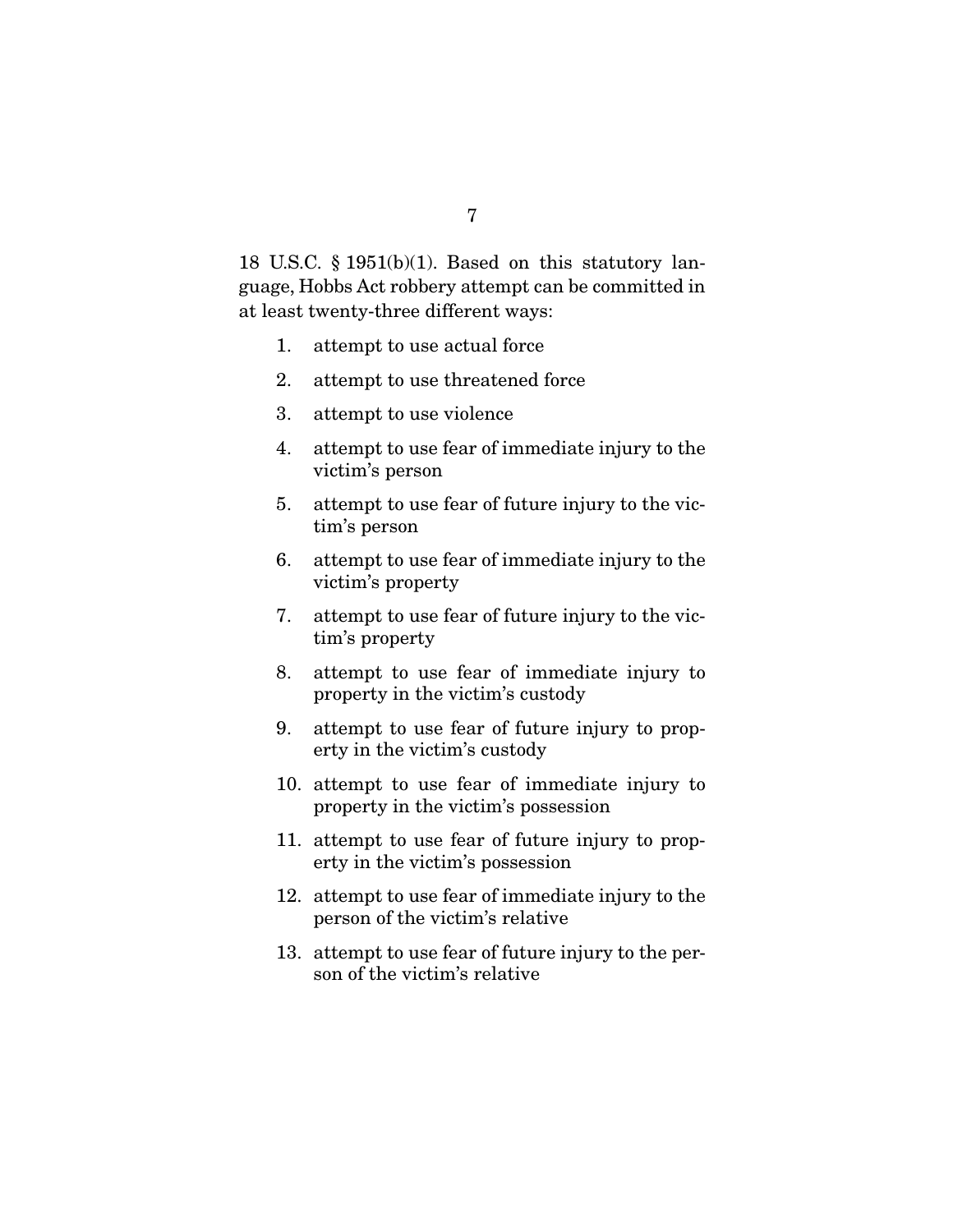- 14. attempt to use fear of immediate injury to the property of the victim's relative
	- 15. attempt to use fear of future injury to the property of the victim's relative
	- 16. attempt to use fear of immediate injury to the person of a member of the victim's family
	- 17. attempt to use fear of future injury to the person of a member of the victim's family
	- 18. attempt to use fear of immediate injury to the property of a member of the victim's family
	- 19. attempt to use fear of future injury to the property of a member of the victim's family
	- 20. attempt to use fear of immediate injury to the person of anyone in the victim's company at the time
	- 21. attempt to use fear of future injury to the person of anyone in the victim's company at the time
	- 22. attempt to use fear of immediate injury to the property of anyone in the victim's company at the time
	- 23. attempt to use fear of future injury to the property of anyone in the victim's company at the time

See id. Even if "actual force" is considered synonymous with "violence," and "a relative" is considered synonymous with "a member of his family," that still leaves eighteen different ways in which to commit the offense. Of these, only Method No. 1 ("attempt to use actual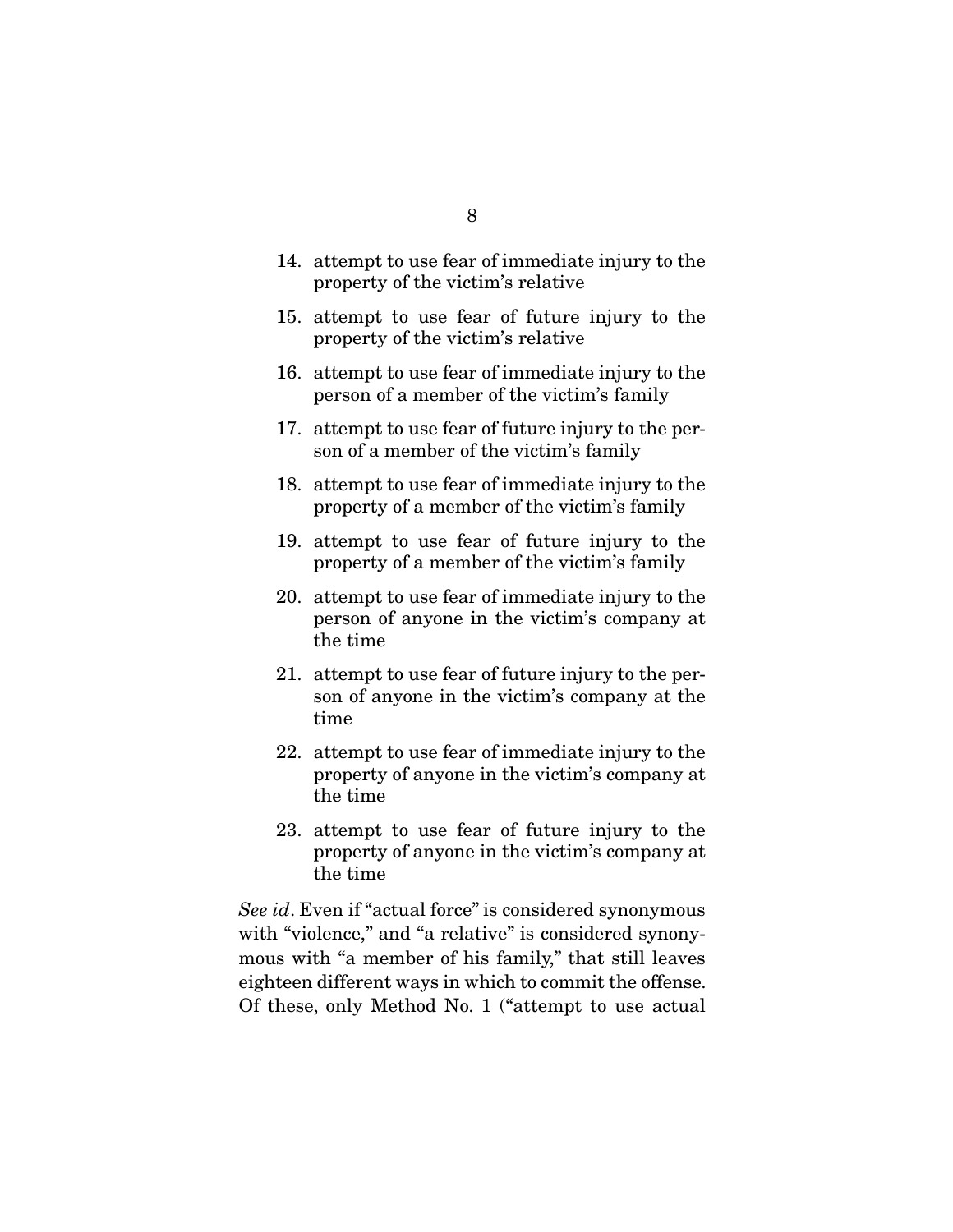force") and its synonym Method No. 3 ("attempt to use violence") would necessarily constitute the "attempted use . . . of physical force against the person or property of another," and thus could support calling Hobbs Act robbery attempt a "crime of violence."

 Method No. 2 ("attempt to use threatened force") would not. A crime requiring the "attempted use of physical force" is listed as a "crime of violence," as is, separately, a crime requiring the "threatened use of physical force,"11 but a crime that can be committed by only "attempted threatened use of physical force" is not. Thus, a defendant who has the intent to obtain property by making a threat, and takes a substantial step toward making that threat, but does not actually make it, could properly be convicted of Hobbs Act robbery attempt, but would not have committed a "crime of violence."12

<sup>&</sup>lt;sup>11</sup> See 18 U.S.C. § 924(c)(3)(A) ("[T]he term 'crime of violence' means an offense that is a felony and has as an element the use, attempted use, or threatened use of physical force against the person or property of another[.]"). (emphasis added).

 $12$  The "threatened use of physical force" is not an element of Hobbs Act robbery attempt, it is an element of Hobbs Act robbery itself. See 18 U.S.C. § 1951(b)(1) (" '[R]obbery' means the unlawful taking or obtaining of personal property . . . by means of actual or threatened force. . . ."). Alternatively, it could be considered a Hobbs Act violation in its own right, distinct from either robbery or robbery attempt. See id. at  $\S 1951(a)$  ("affects commerce ... by robbery . . . or attempts . . . so to do, or . . . threatens physical violence to any person or property in furtherance of a plan . . . to do [so]") (emphasis added). Either way, attempt and threat are distinct in the statutory structure.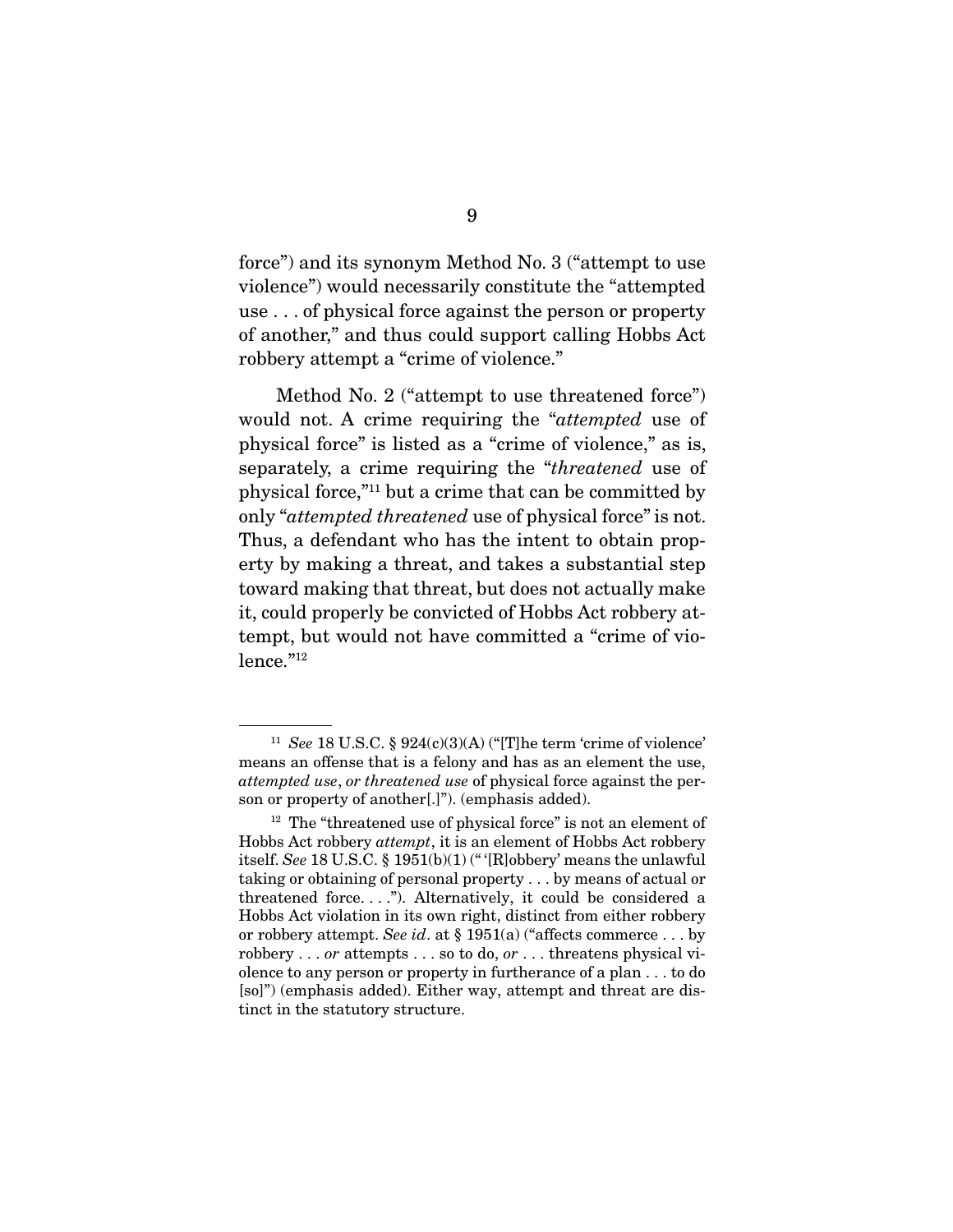The same is true of a defendant who intended to obtain property by any of the methods listed as No. 4 though No. 23 above. All of these can be committed by creating in the victim a "fear of injury" to someone or something – including things quite remote from the victim himself, such as the "property of a relative." Furthermore, the statutory structure requires that this fear be created otherwise than by making a threat, since the various "fear of injury" methods are listed in the statute separately from, and in addition to, the use of "threatened force" (Method No. 2). Since "threatened force" is thus already separately covered, the "fear of injury" must be created in some other way, such as, for example, by cultivating a menacing appearance.<sup>13</sup> Indeed, none of these methods even require the defendant himself to create the fear of injury in the victim, only to exploit it to his own ends. See 18 U.S.C.  $§ 1951(b)(1)$  ("by means of ... fear of injury").

 The result is that there are multiple ways to commit Hobbs Act robbery attempt, only two of which would qualify as a crime of violence (or only one, depending on how one counts Methods Nos. 1 and 3). And even if some of these may seem far-fetched (e.g., attempting to exploit the victim's fear of future injury to his relative's property), it takes little legal imagination to conceive of a robbery by threat – "your money or your life," said by one without the means to follow through, or with the means but without the

<sup>&</sup>lt;sup>13</sup> Even if doing so could be considered an implicit "threat," an attempt to do so would not support a "crime of violence" for the reasons stated in the preceding paragraph.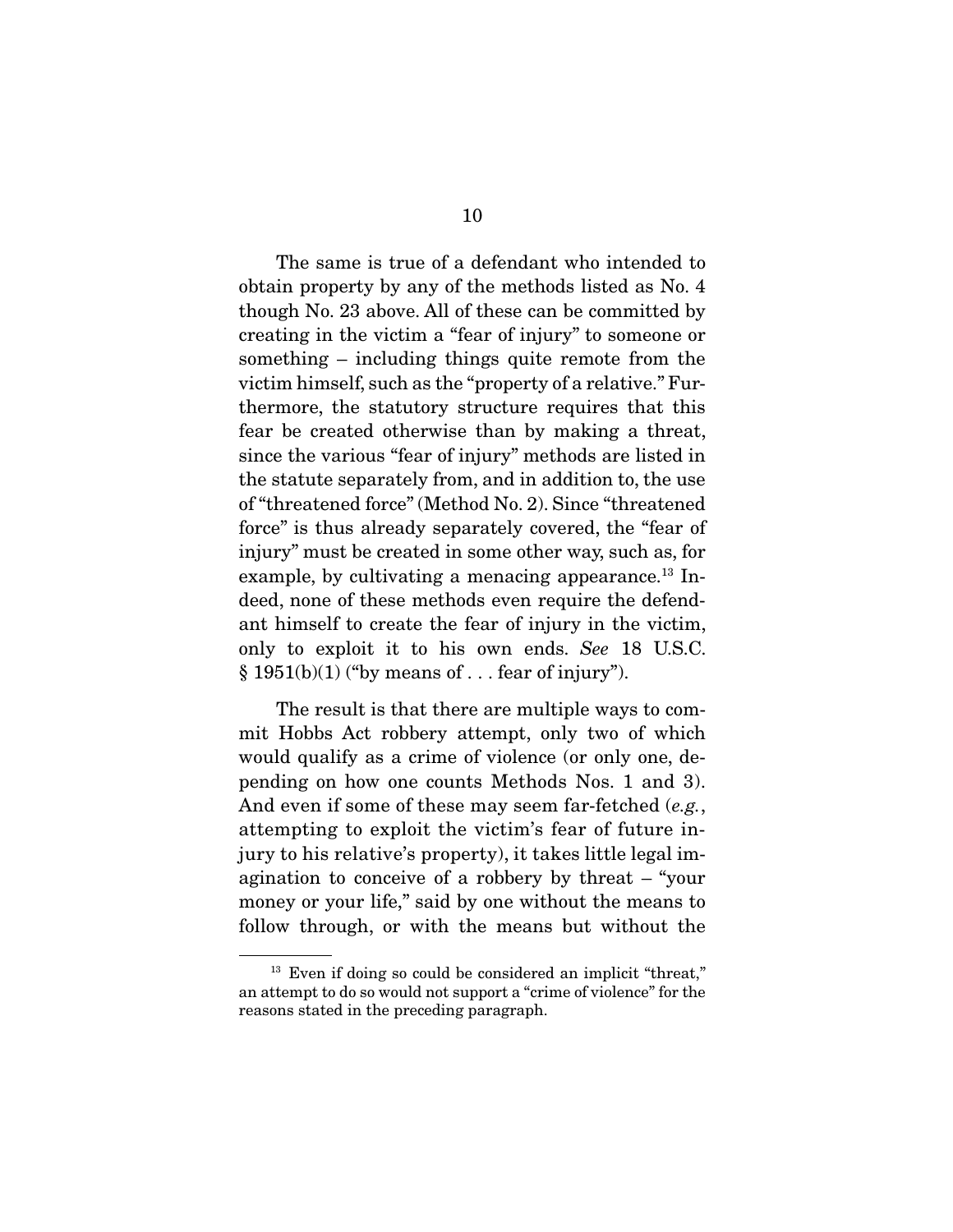intent. An *attempted* robbery by threat is no more farfetched that that. See, e.g., Pangelinan, supra, 2020 WL 1858403 at \*7 ("The man had only a fake bomb. While he hoped the ruse would scare the bank teller, it was only that  $-$  a ruse.") (*citing United States v. Still*, 850 F.2d 607 (9th Cir. 1988)); id. at  $*8$  ("[C]ase law is replete with examples of Hobbs Act robbery convictions involving only fake weapons.") (citing United States v. Cordero, 166 F.3d 334 (4th Cir. 1998) (defendant robbed store using toy pistol); United States v. Aponte, 2019 WL 3302378 (E.D.N.Y. 2019) (defendant robbed cab drivers with fake gun)).

### **III. Hobbs Act Robbery Attempt Does Not Have as an Element the Actual, Attempted or Threatened Use of Force.**

 Hobbs Act robbery attempt is not a "crime of violence" for the further reason that, even when committed with violent intent, it still does not have as an element the actual, attempted or threatened use of force. The elements of intent are culpable intent and a substantial step toward commission of the offense. See, e.g., United States v. Resendiz-Ponce, 549 U.S. 102, 111 (2007) (Scalia, J., dissenting) ("As the Court acknowledges, it is . . . well established that 'attempt' contains two substantive elements: the intent to commit the underlying crime, and the undertaking of some action toward commission of that crime") (emphasis in original); United States v. Snell, 627 F.2d 186, 187 (9th Cir. 1980) ("A conviction for attempt requires proof of culpable intent and conduct constituting a substantial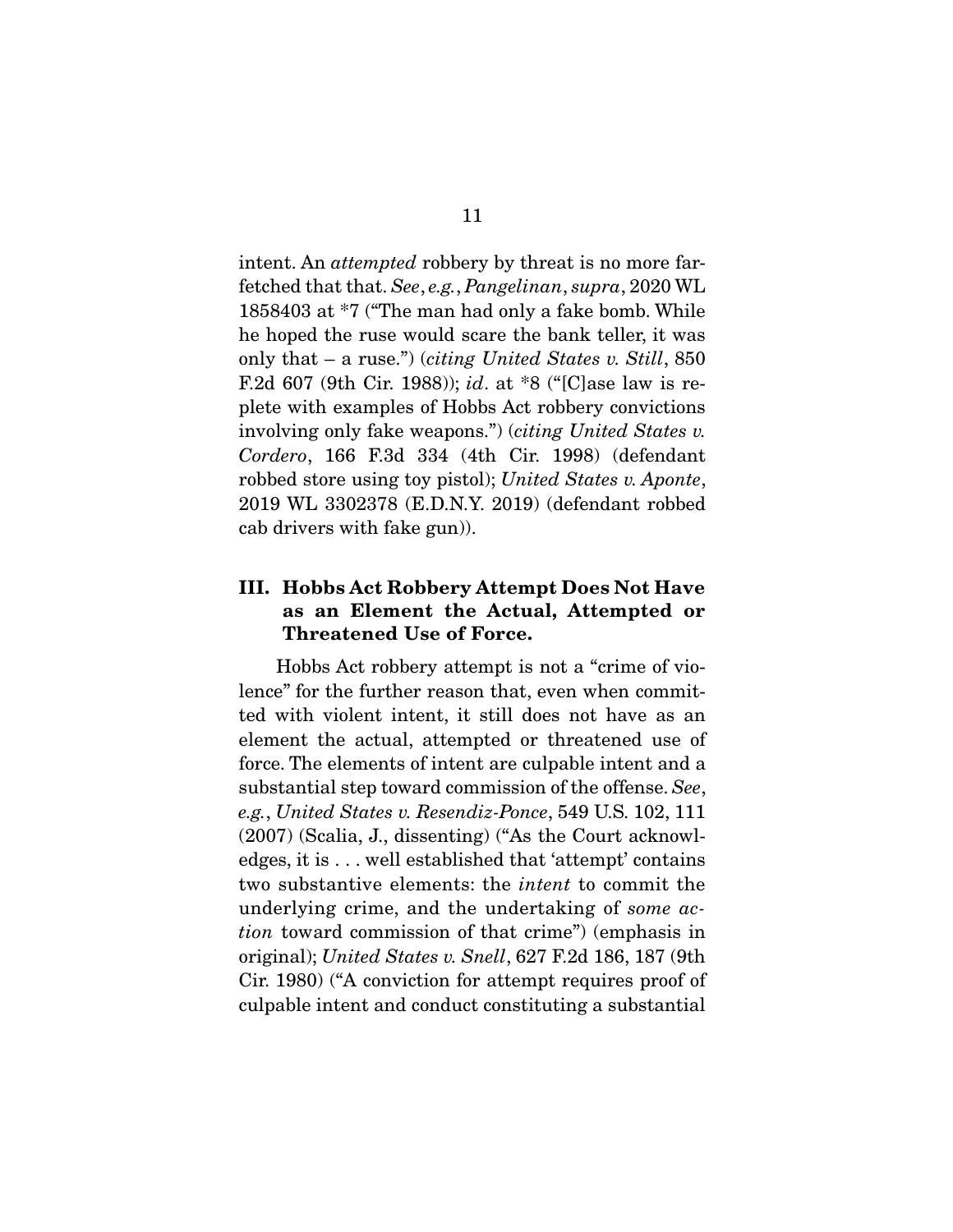step toward commission of the crime that strongly corroborates that intent."). Those opinions rejecting attempted robbery as a "crime of violence" are based on the recognition of the fact that, whatever the defendant's intent may be, the "substantial step" comprising the second element of the attempt need not be violent. See, e.g., Cheese, supra, 2020 WL 705217 at \*3 ("Because a defendant who takes a substantial step in furtherance of Hobbs Act robbery can do so without the use, threatened use, or attempted use of force, attempted Hobbs Act robbery cannot be a crime of violence under the categorical analysis."). The situation was aptly described by Judge Pryor in her St. Hubert dissent as follows:

We can easily imagine that a person may engage in an overt act [amounting to an attempt] – in the case of robbery, for example, overt acts might include renting a getaway van, parking the van a block from the bank, and approaching the bank's door before being thwarted – without having used, attempted to use, or threatened to use force. Would this would-be robber have intended to use, attempt to use, or threaten to use force? Sure. Would he necessarily have attempted to use force? No. So an individual's conduct may satisfy all the elements of an attempt to commit an elements-clause offense without anything more than intent to use elementsclause force and some act (in furtherance of the intended offense) that does not involve the use, attempted use, or threatened use of such force.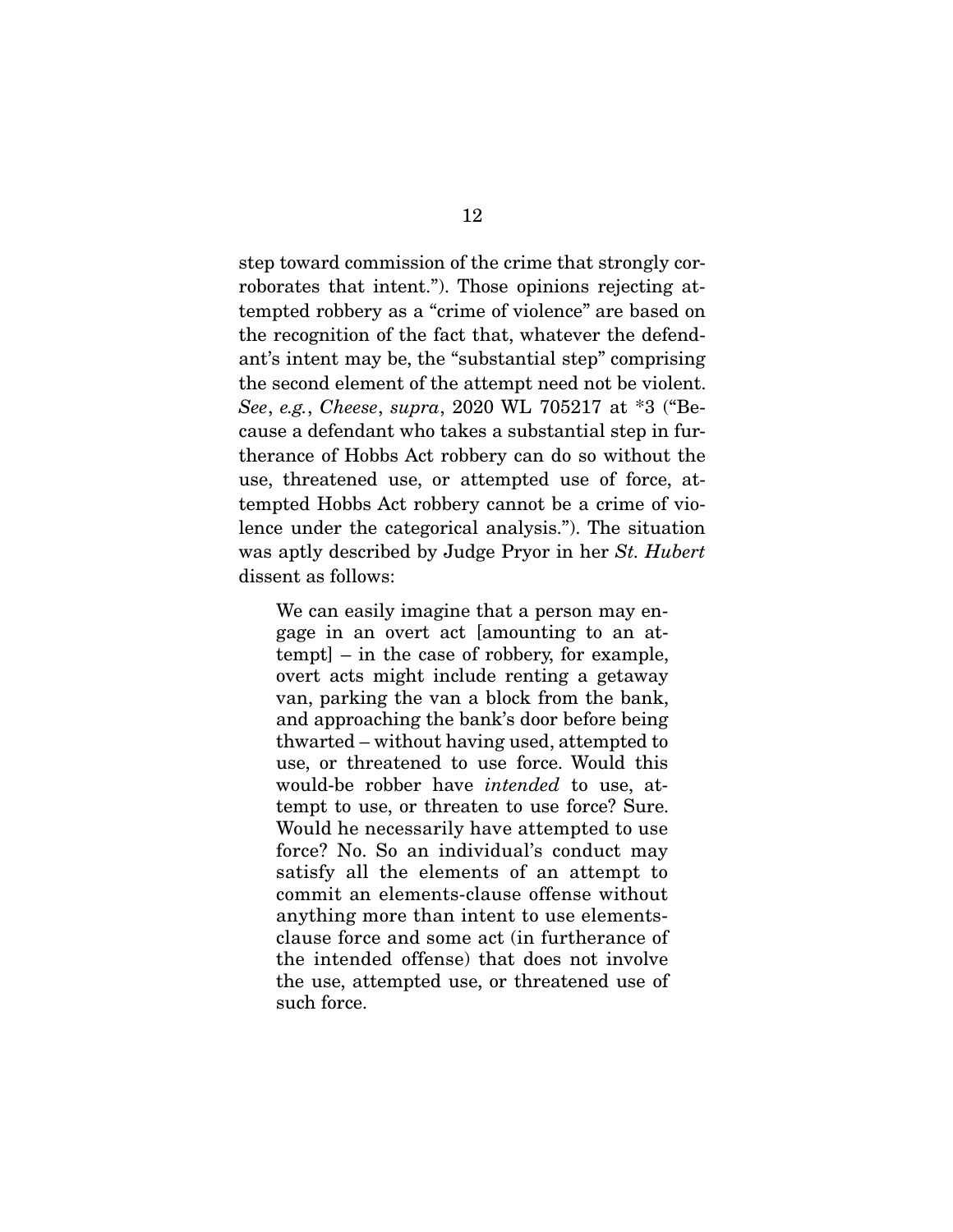St. Hubert, supra, 918 F.3d at 1212 (Pryor, J., dissenting) (emphasis in original). Again, the prospect of such convictions is perfectly realistic. The case law abounds with examples of prosecutions for, and convictions of, Hobbs Act robbery attempt, as well as attempted bank robbery (prohibited by 18 U.S.C. § 2113), where the evidence showed violent intent, but not yet any kind of violent action. See, e.g., United States v. Wrobel, 841 F.3d 450, 453-55 (7th Cir. 2016) (Hobbs Act robbery attempt: defendants rented a van and drove crosscountry from Chicago to New Jersey for a planned New York robbery, bringing such gear as hooded sweatshirts, a black hat, gloves, and a pry bar); United States v. Paris, 578 Fed. Appx. 146, 147-48 (3rd Cir. 2014) (Hobbs Act robbery attempt: defendant "enter[ed] a store in a disguise with [his] hand near a gun"); United States v. Muratovic, 719 F.3d 809, 816 (7th Cir. 2013) (Hobbs Act robbery attempt: defendants had "conducted surveillance on the truck [they planned to rob], procured two handguns . . . even filled up gas cans for use while following the truck on the highway [and] had arrived at the origination point for the robbery on the day set"); United States v. Gon $zalez$ , 441 Fed. Appx. 31, 36 (2nd Cir. 2011) (Hobbs Act robbery attempt: defendant had "scope[d] out the area" and "already put on latex gloves"); United States v. Moore, 921 F.2d 207, 209 (9th Cir. 1990) (bank robbery attempt: defendant was "walking toward the bank, wearing a ski mask, and carrying gloves, pillowcases,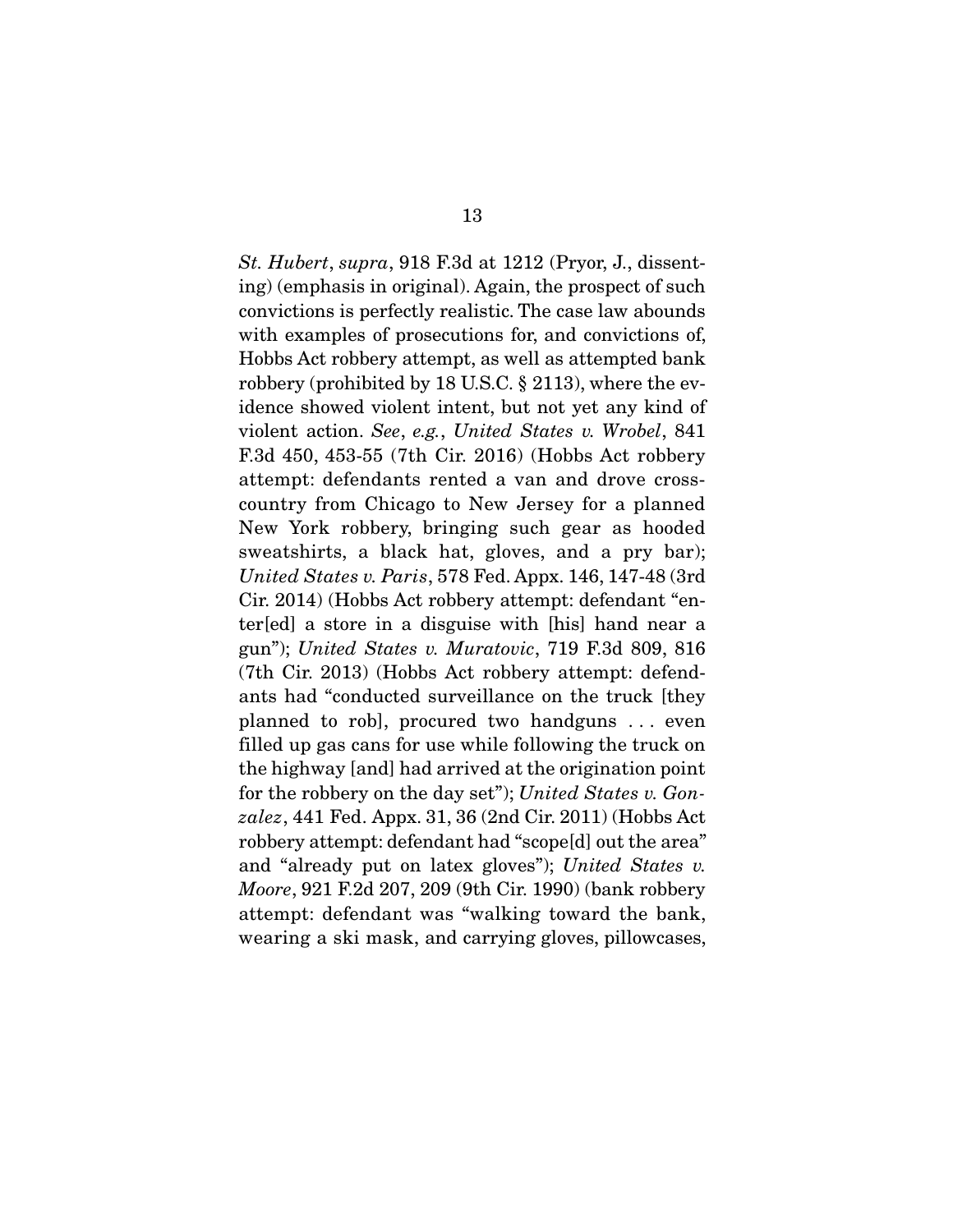and a concealed, loaded gun");<sup>14</sup> United States v. Jackson, 560 F.2d 112, 116 (2nd Cir. 1977) (bank robbery attempt: defendants "drove to the bank with loaded weapons[; c]ardboard was placed over the license, and the bank was entered and reconnoitered"); United States v. Stallworth, 543 F.2d 1038, 1041 (2nd Cir. 1976) (bank robbery attempt: defendants had "reconnoitered the bank . . . armed themselves[,] stole[n] ski masks and surgical gloves [and] moved ominously toward the bank").

#### **CONCLUSION**

 $\overbrace{\hspace{2.5cm}}^{\bullet}$   $\overbrace{\hspace{2.5cm}}^{\bullet}$ 

 The issue of whether Hobbs Act attempted robbery is a "crime of violence" is clearly in an ongoing state of development in the courts. Since the decision in Davis brought it to the fore, the issue has been, and continues to be, extensively litigated. Judge Pryor's dissent in St. Hubert has persuaded several district courts that attempted Hobbs Act robbery is not a categorical "crime of violence." See, e.g., Tucker, supra, 2020 WL 93951 at \*6 ("[T]his Court concurs with Judge Pryor and two other judges of the 11th Circuit.  $\ldots$ "); *Lofton*, *supra*, 2020 WL 362348 at \*5 ("Like the district court in Tucker, this Court finds Judge Pryor's critique of St.

 $14$  The court in *Moore* explicitly stated that attempted robbery "does not require the actual use of force, violence or intimidation." Moore, supra, 921 F.2d at 209 (noting that, in Snell, supra, 627 F.2d at 187-88, an attempted bank robbery conviction was "upheld despite no evidence of actual force, violence or intimidation").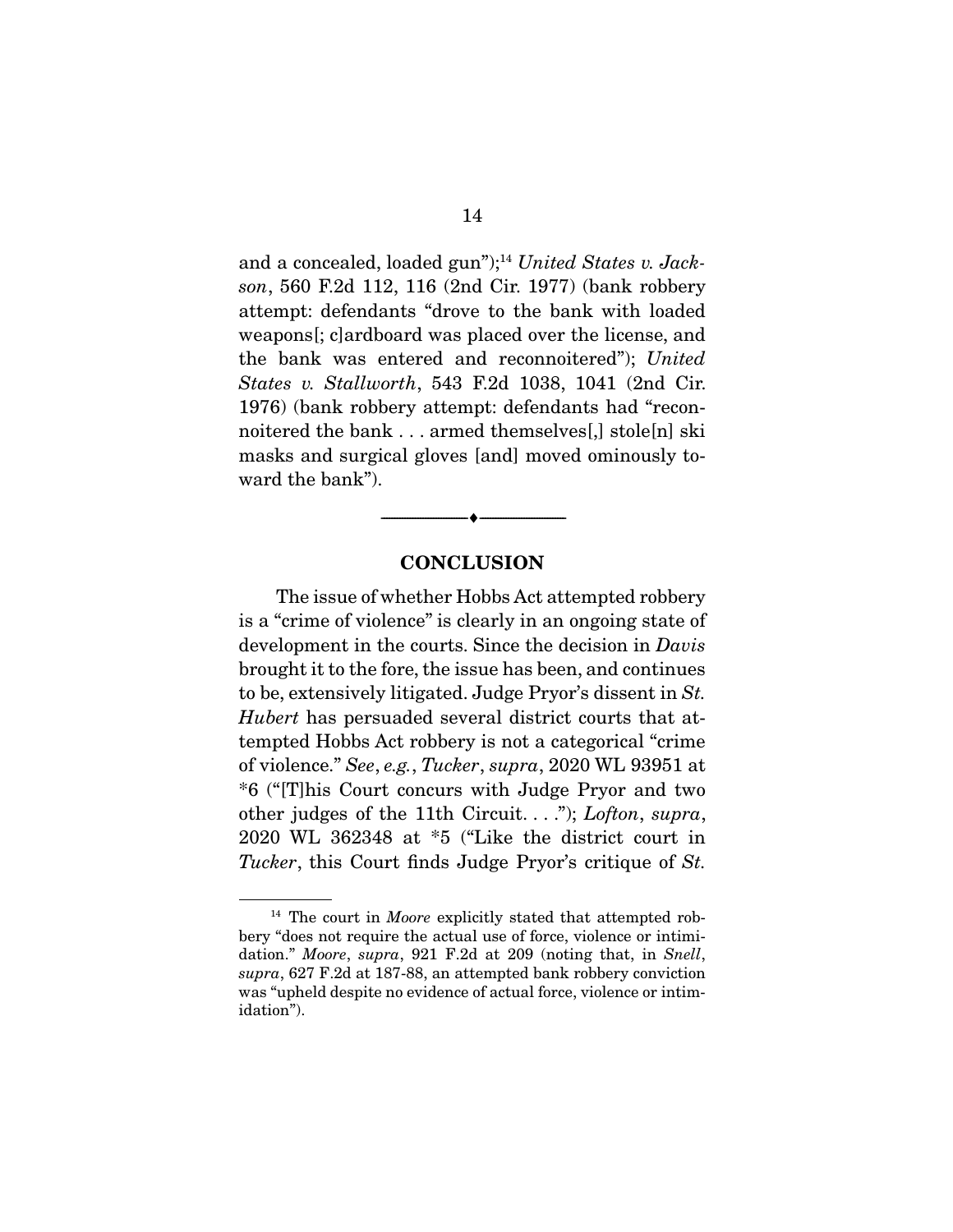Hubert II to be compelling."); Cheese, supra, 2020 WL 705217 at \*3 (quoting and adopting Judge Pryor's reasoning); FNU LNU, supra, 2020 WL 5237798 at \*5 ("This Court finds the Pryor Dissent's reasoning persuasive") Judge Nguyen of the Ninth Circuit was also persuaded by Judge Pryor, see Dominguez, supra, 954 F.3d at 1266-67, and Judge Nguyen's dissent is now winning converts of its own, including Judge Mangloña in Amicus' own case. See Pangelinan, supra, 2020 WL 1858403 at \*7 ("Judge Nguyen made an excellent argument for why an attempt to commit a crime of violence need not also fee within the elements clause."); id. at \*8 ("Consequently, this Court agrees with Judge Nguyen that attempted Hobbs Act robbery can be committed without the attempted use or threatened use of violent force.").

 Two clear schools of thought have emerged on the subject, but the better rule is that enunciated by Judge Pryor, Judge Nguyen, Judge Mangloña, by a growing number of district courts, and by the Fourth Circuit in this case – that Hobbs Act robbery is not a "crime of violence." This is the better rule for the simple reason that it follows the categorical approach, while the rival approach adopted by such cases as Dominguez and St. Hubert does not. See Dominguez, supra, 954 F.3d at 1264 (Nguyen, J., dissenting) ("Nowhere in its opinion does the majority apply the categorical approach to attempted Hobbs Act robbery."); FNU LNU, supra, 2020 WL 5237798 at \*5 ("[T]he Eleventh Circuit's opinion in St. Hubert  $II$ ... fails to conduct the thorough categorical analysis that is mandated by the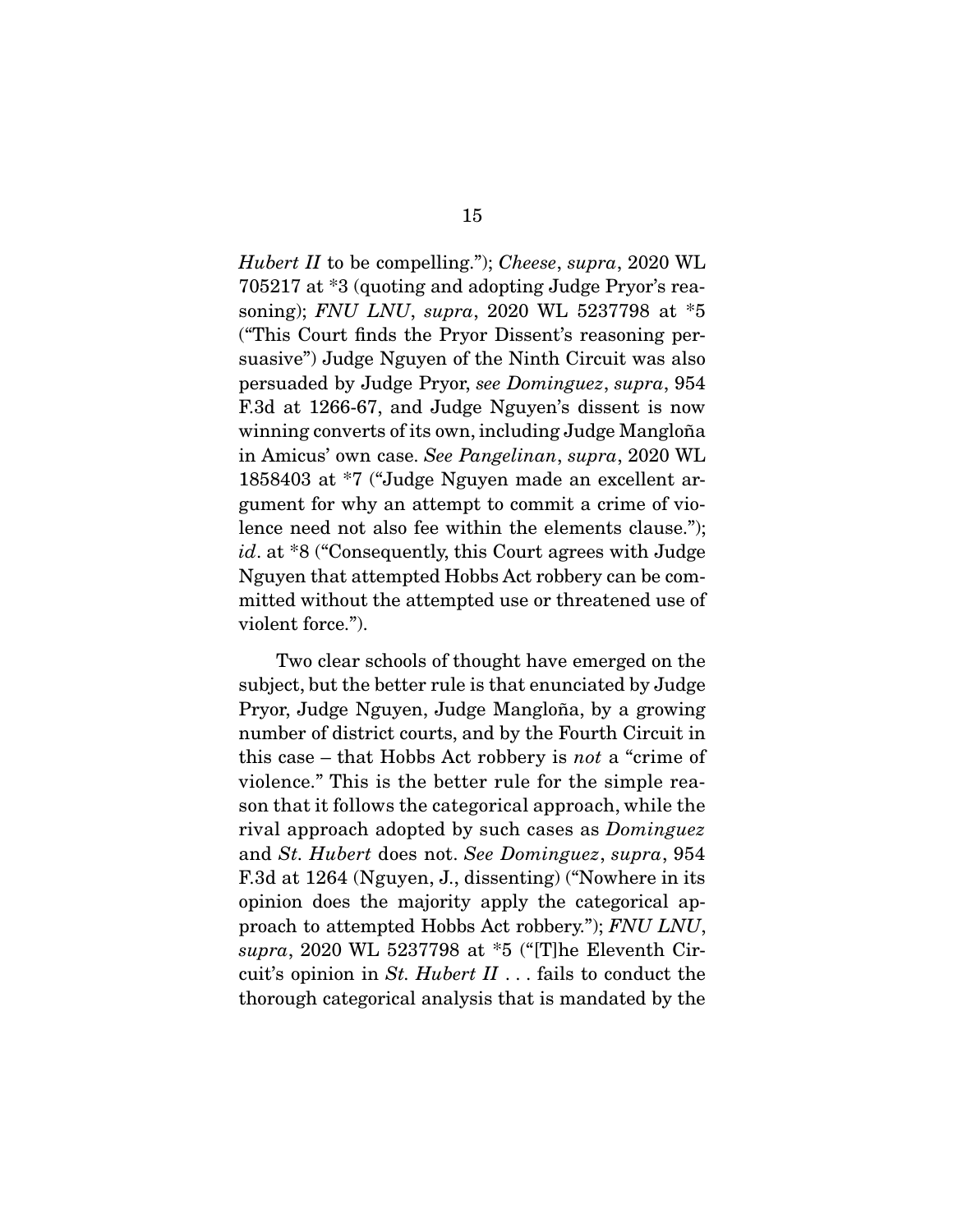Supreme Court in Johnson and Davis."). Once the categorical approach is applied, it becomes clear that the required congruence of offenses is lacking, and that Hobbs Act robbery attempt is not a "crime of violence."<sup>15</sup>

 Because the categorical approach leads inevitably to the conclusion that Hobbs Act robbery attempt is not a "crime of violence" as defined by statute, the Court should affirm the judgment of the Fourth Circuit in this case.

 $15$  The circuit court cases holding that it is a "crime of violence" – Dominguez, Ingram and St. Hubert, now joined by United States v. Walker, 990 F.3d 316, 323 ff. (3rd Cir. 2021) – ultimately rely on United States v. Hill, 877 F.3d 717, 719 (7th Cir. 2017), for the rule that an attempt to commit a "crime of violence" is also a "crime of violence" if it "requires proof of intent to commit all elements of the completed crime." See Dominguez, supra, 954 F.3d at 1251; Ingram, supra, 947 F.3d at 1026; St. Hubert, supra, 909 F.3d at 352; Walker, 990 F.3d at 327 (all citing Hill). This rule is unsound. A given crime's status as a "crime of violence" depends upon its elements, and intent is only one of the elements of attempt. As shown above, the second element, a substantial step towards commission, need not involve either the actual or attempted use of physical force.